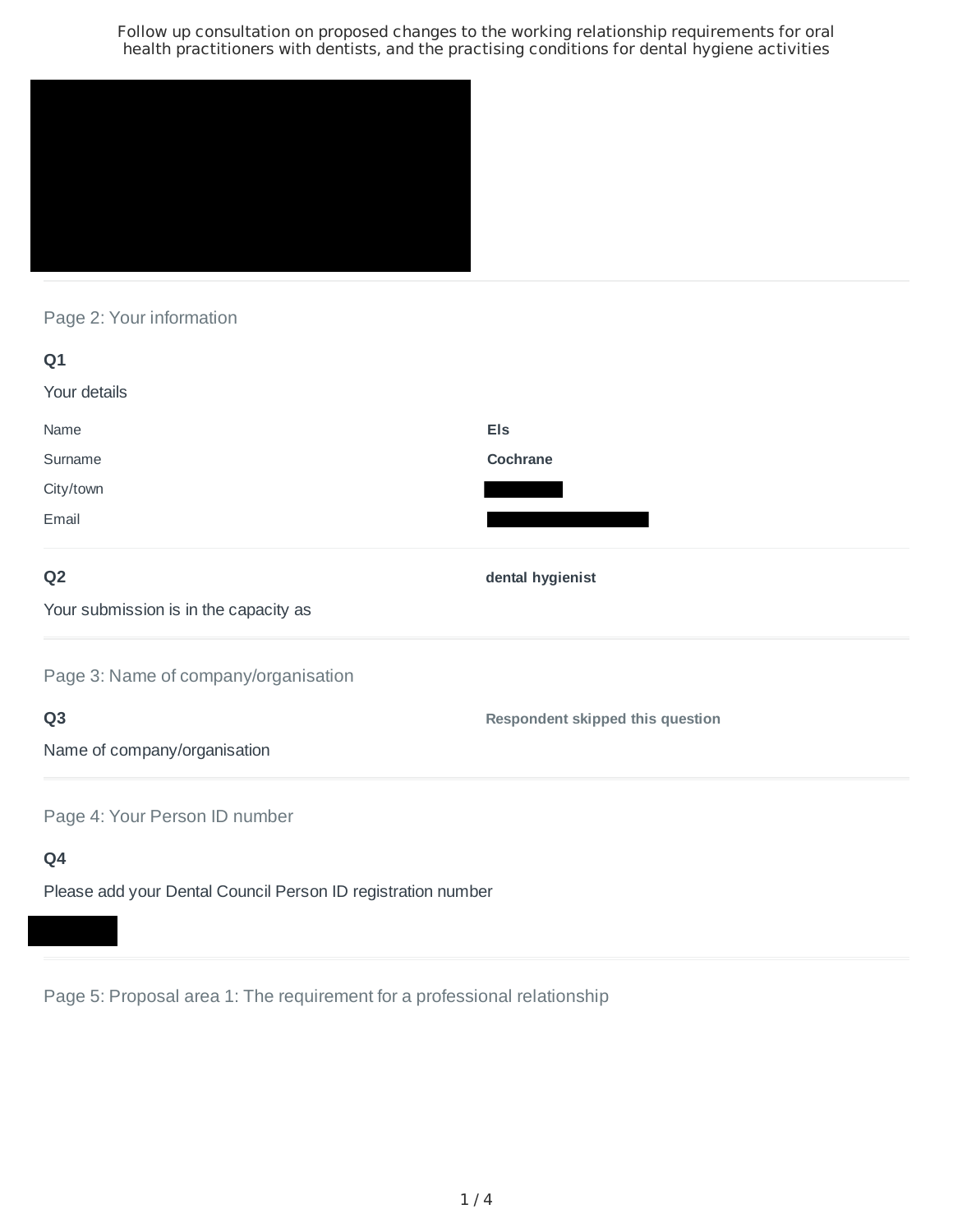## **Q5**

**Agree**

Do you agree/disagree with the proposal to remove the mandated requirement for a professional relationship (dental therapy), working relationship (dental hygiene, orthodontic auxiliary practice), and a consultative professional relationship (oral health therapy) from the respective scopes of practice. Please detail why.

## **Q6**

Please provide comments to support your response.

Because Dental Hygiene is a qualification in its own right. Our scopes are registered under the DCNZ it seems like it's doubling up.

Page 6: Proposal area 1: The requirement for a professional relationship

## **Q7**

**Agree**

Do you agree/disagree to remove references to working/professional/consultative professional relationships from the dental therapy, dental hygiene, orthodontic auxiliary practice, oral health therapy, dental technology and clinical dental technology scopes of practice? (as detailed in Appendices  $A - F$ ). Please detail why.

## **Q8**

Please provide comments to support your response.

As stated prior it seems like it's doubling up under our professional registration with APCs with DCNZ.

Page 8: Proposal area 2: Practising conditions for dental hygiene activities

# **Q9**

**Agree**

Do you agree/disagree with the removal of the requirement for direct clinical supervision for administration of local anaesthetic and prescription preventive agents? Please detail why.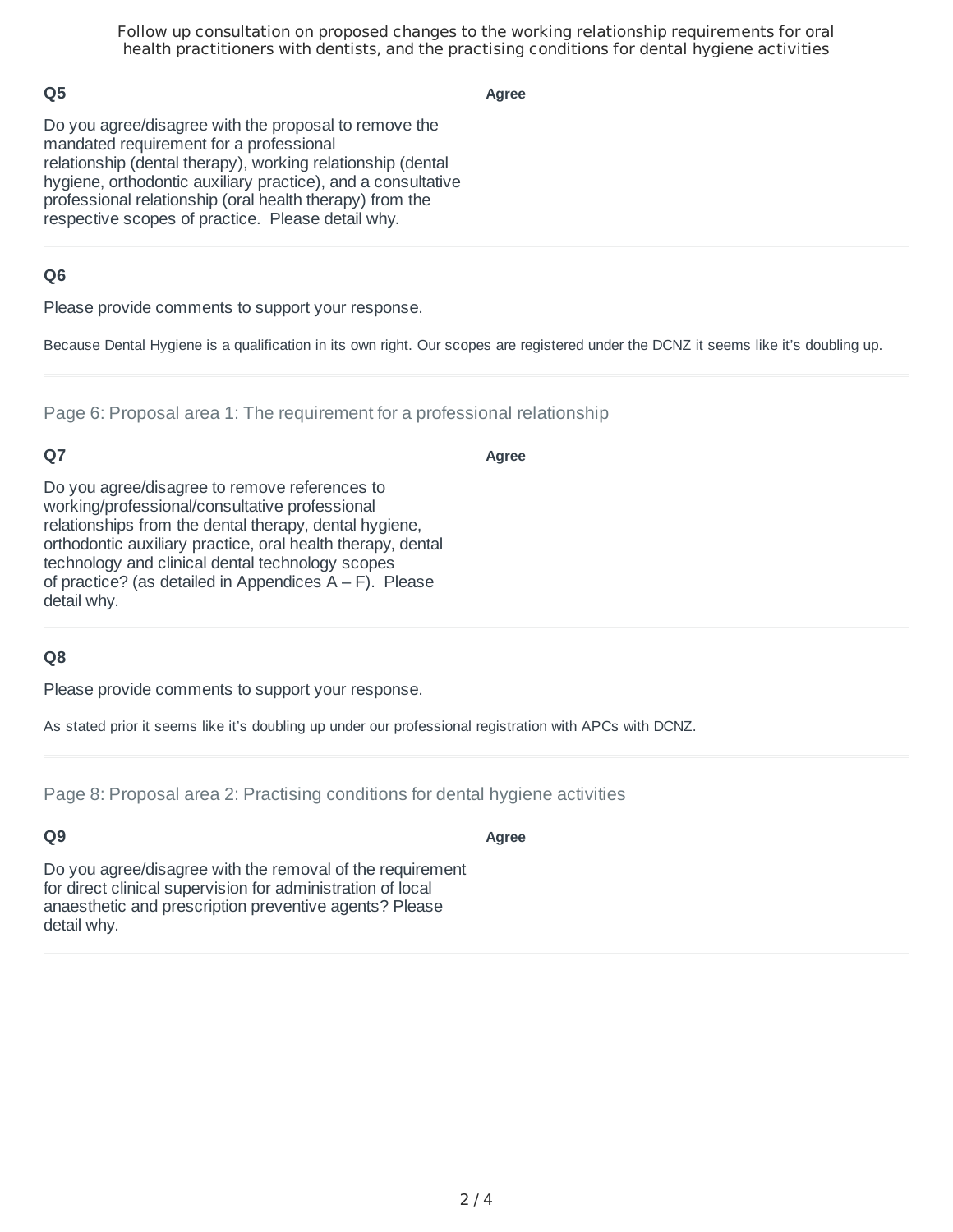#### **Q10**

Please provide comments to support your response.

Why do we need direct supervision when we have been trained, tested and deemed qualified to administer LA. When passing this component an educational body has deemed the practitioner competent. Why do we then need to be supervised. Further many patients have been disadvantaged over the years due to the frustrating situation or instance of my BDS finishing early or on lunch and not being able to administer LA due to them not being in the building. Therefore the patient has had to be treated with pain or having to defer complete treatment.

Page 9: Proposal area 2: Practising conditions for dental hygiene activities

#### **Q11**

**Agree**

Do you agree/disagree with the removal of clinical guidance for the remainder of the dental hygiene scope activities? (excluding the orthodontic activities currently defined as being performed under direct supervision). Please detail why.

#### **Q12**

Please provide comments to support your response.

Same reasons mentioned prior

Page 10: Proposal area 2: Practising conditions for dental hygiene activities

#### **Q13**

**Agree**

Do you agree/disagree to align the description of the following scope activity with current dental hygiene practice in the following way: obtaining and reassessing medical and dental oral health histories? Please detail why.

## **Q14**

Please provide comments to support your response.

We are qualified outright to obtain medical and health histories. There has actually been instances in the past where the supervising BDS has missed something on a medical history and has been picked up by myself.

Page 11: General

#### **Q15**

**Yes**

Are there any further comments you would like to made on the proposals?